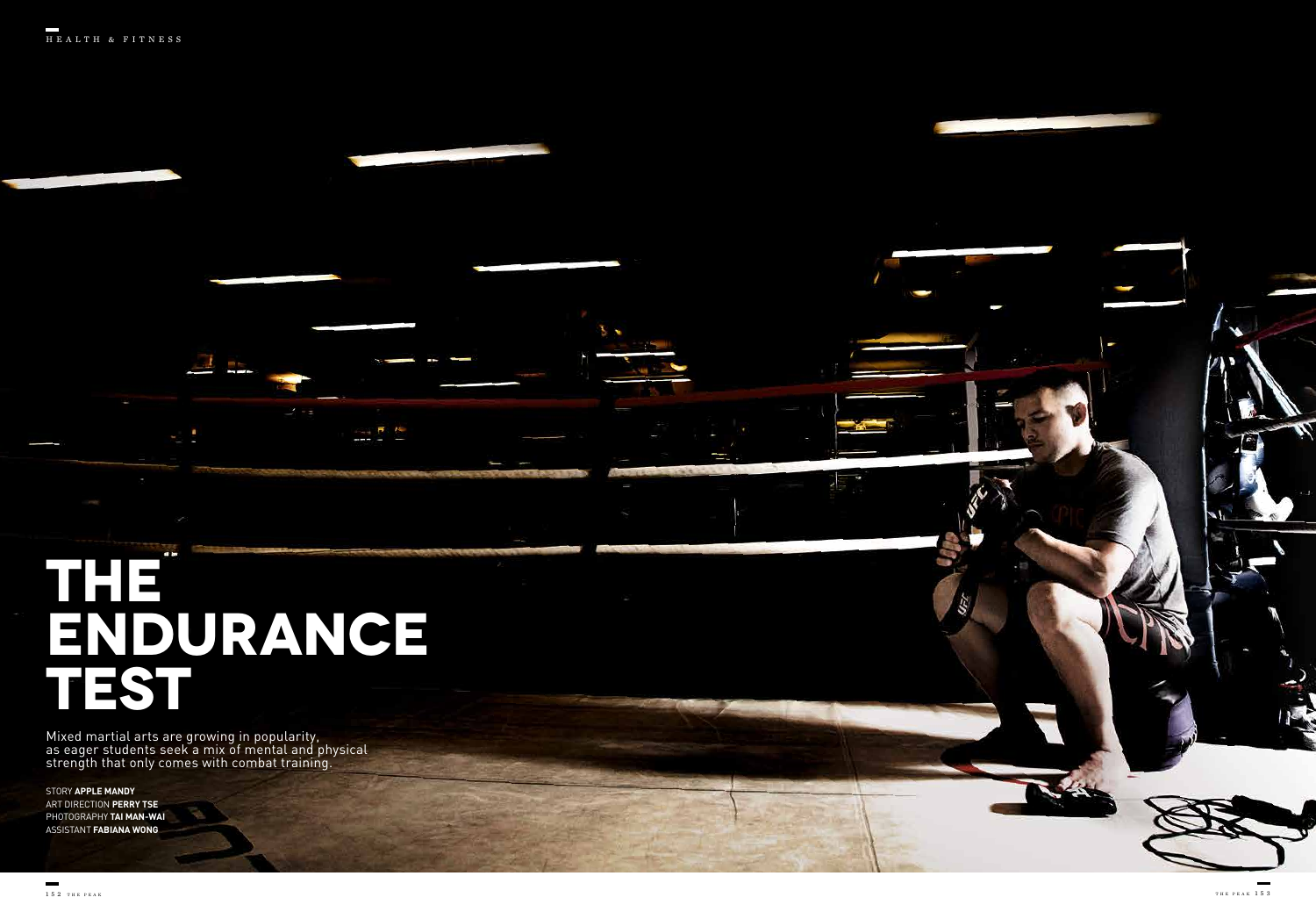ma recent Wednesday evening, a group of working professionals gathered in a circle at Epic MMA Club in Central for a mixed martial arts (MMA) session. The training started with 15 minutes of dynamic warm-up routines, incor of working professionals gathered in a circle at Epic MMA Club in Central for a mixed martial arts (MMA) session. The training started with 15

elements of striking and wrestling – as well as clinch fights and callisthenics – as Alberto Mina, Ultimate Fighting Championship (UFC) competitor and Ultimate Challenge MMA welterweight champion, gave orders.

The next 45 minutes of training were harder. Students

paired up to practice a set of techniques learned from Mina. First came a series of striking drills, followed by a long session of free sparring or rolling. As the fights went on, students applied other grappling techniques and put more snap into their punches.

To some, this type of full-contact combat sport is simply human cockfighting, but to its practitioners it is a finely honed skill.

"The common misconception is that MMA is associated with violence and rage, and that it is barbaric and inhumane," says Brazilian-born Mina. "What people

don't understand are the deep-rooted techniques that stem from traditional martial arts, which have been passed down from generations. MMA is the ability to execute the widest variety of techniques in the most effective way by making instant decisions in a high pressure environment."

**02** Alberto Mina demonstrates his techniques to his students.

That kind of training and focus on mental and physical endurance is attracting MMA interest from Hong Kong businesspeople. Alex Lin, a 41-year-old senior portfolio manager at an Asia-based hedge fund and a student at Epic, says he enjoys fighting because it helps him focus entirely on the present and leave other thoughts or worries behind him.

"Your mind is actually engaged in a strategy on your next move, almost as if you are standing outside and observing the activity," says Lin. "No matter how physically tired I feel after training, I always feel mentally refreshed."

Andy Bachtiar, head of listed equity derivatives sales for HSBC and a student at Jab, a semi-private training studio in Central, also enjoys the intellectual aspect of MMA. "I was more intrigued about taking all the various martial arts I have learned over the years, combining the best aspects and turning it into a viable strategy to win a fight – sort of putting a puzzle together," says Bachtiar , 45. "MMA is a very cerebral sport; it is brutal, but you have to be able to think."

## **DEVELOPING A FIGHTING MENTALITY**

A fight involves mental toughness as much as physical preparation, and it is this mental toughness that is key to winning. "MMA is really a fight or flight mechanism," says

## **"MMA IS THE ABILITY TO EXECUTE THE WIDEST VARIETY OF TECHNIQUES IN THE MOST EFFECTIVE WAY BY MAKING INSTANT DECISIONS IN A HIGH PRESSURE ENVIRONMENT"**

— Alberto Mina, Epic MMA Club



**01**





**OPENING PAGE & 01** Brazilian Alberto Mina is a newly signed UFC fighter and instructor at Epic MMA Club.

**03** New Zealandborn Andrew Wong Kee is the managing director of Jab in Central.